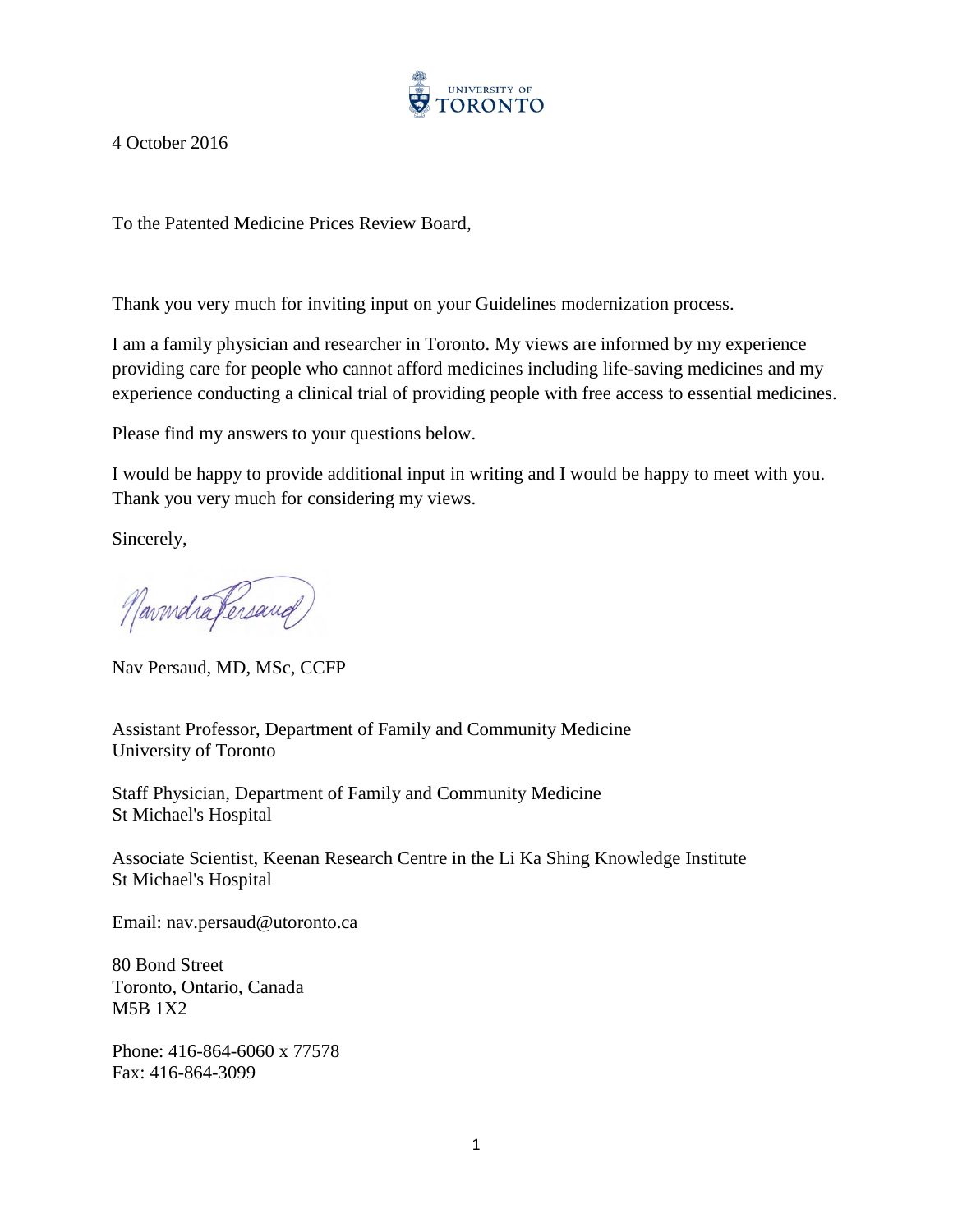

## **1. What does the word "excessive" mean to you when you think about drug pricing in Canada today?**

A price is excessive when Canadians cannot afford the medicine or do not use it as intended because of the price. A definition of excessive pricing that is based on whether Canadians can and do use the medicine is consistent with the role of the PMPRB:

"The Supreme Court further found that the PMPRB, in interpreting its consumer protection mandate, must take into paramount account its responsibility for ensuring that patentees do not abuse their statutory monopolies 'to the financial detriment of Canadian patients and their insurers.'"

"…it acts as one half of that balance by serving as a counterweight to and reasonable check on the exclusive rights afforded to pharmaceutical patentees."

If the PMPRB is protecting consumers, then its interventions should be directed by the effects or prices on consumers.

In principle, a medicine could be excessively priced regardless of the price of medicines with the same benefit (e.g. in the same therapeutic class) or the prices paid in other jurisdictions. In practice, these factors should be taken into consideration as they will usually help identify medicines that Canadians cannot afford.

The PMPRB should collect and review Canadian data about cost-related nonadherence (not taking medications as directed because of the cost) in order to determine if medicines prices are excessive.

2. **Given that it is standard industry practice worldwide to insist that public prices not reflect discounts and rebates, should the PMPRB generally place less weight on international public list prices when determining the nonexcessive price ceiling for a drug?**

Yes, these public list prices are misleading. They are also not closely related to whether or not Canadians can actually afford medcines.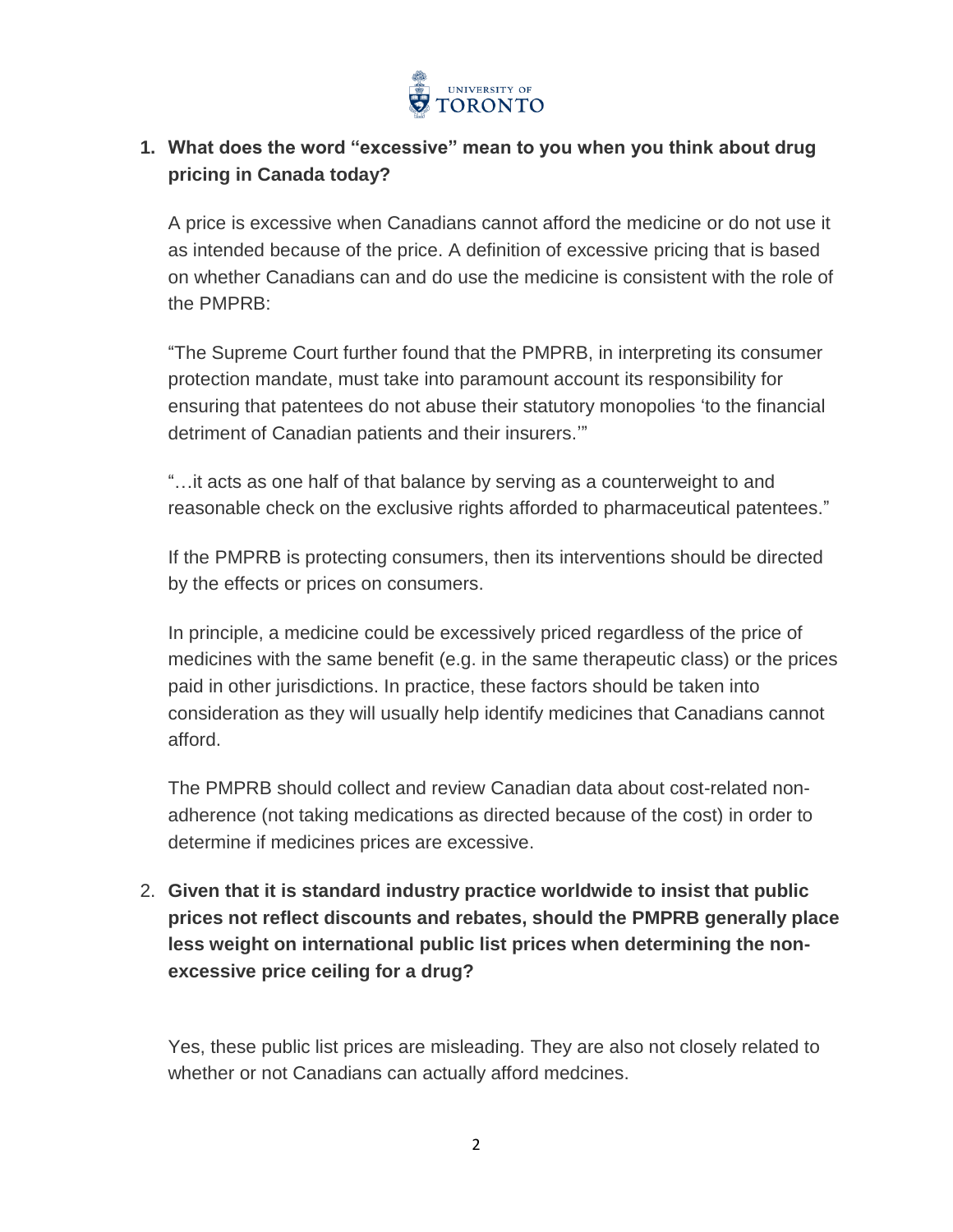

# **3. In your view, given today's pharmaceutical operating environment, is there a particular s. 85 factor that the Guidelines should prioritize or weigh more heavily in examining whether a drug is potentially excessively priced?**

The actual price in the relevant market is most important. That amount should be compared to what Canadians can actually pay.

# **4. Should the PMPRB set its excessive price ceilings at the low, medium or high end of the PMPRB7 countries (i.e., the US, the UK, Sweden, Switzerland, Germany, France and Italy)?**

The ceiling should be based on what Canadians can actually afford to pay. It could be based on actual income levels, minimum wage, living wage, rates of cost-related non-adherence or other Canadian figures.

Information from other countries can help inform the ceiling, but they should be secondary considerations. The selection of countries should be based on the similarities to Canada with respect to income and inequity.

## **5. Does the amount of research and development that the pharmaceutical industry conducts in Canada relative to these other countries impact your answer to the above question and if so, why?**

No, industry research and development is totally irrelevant to discussions about prices. Prices should not be raised in some vague hope that it will encourage research in Canada; we know that has not happened in the past. Prices should be set based on what Canadians can pay.

**6. What alternatives to the current approach to categorizing new patented medicines (based on degree of therapeutic benefit) could be used to apply the statutory factors from the outset and address questions of high relative prices, market dynamics and affordability?**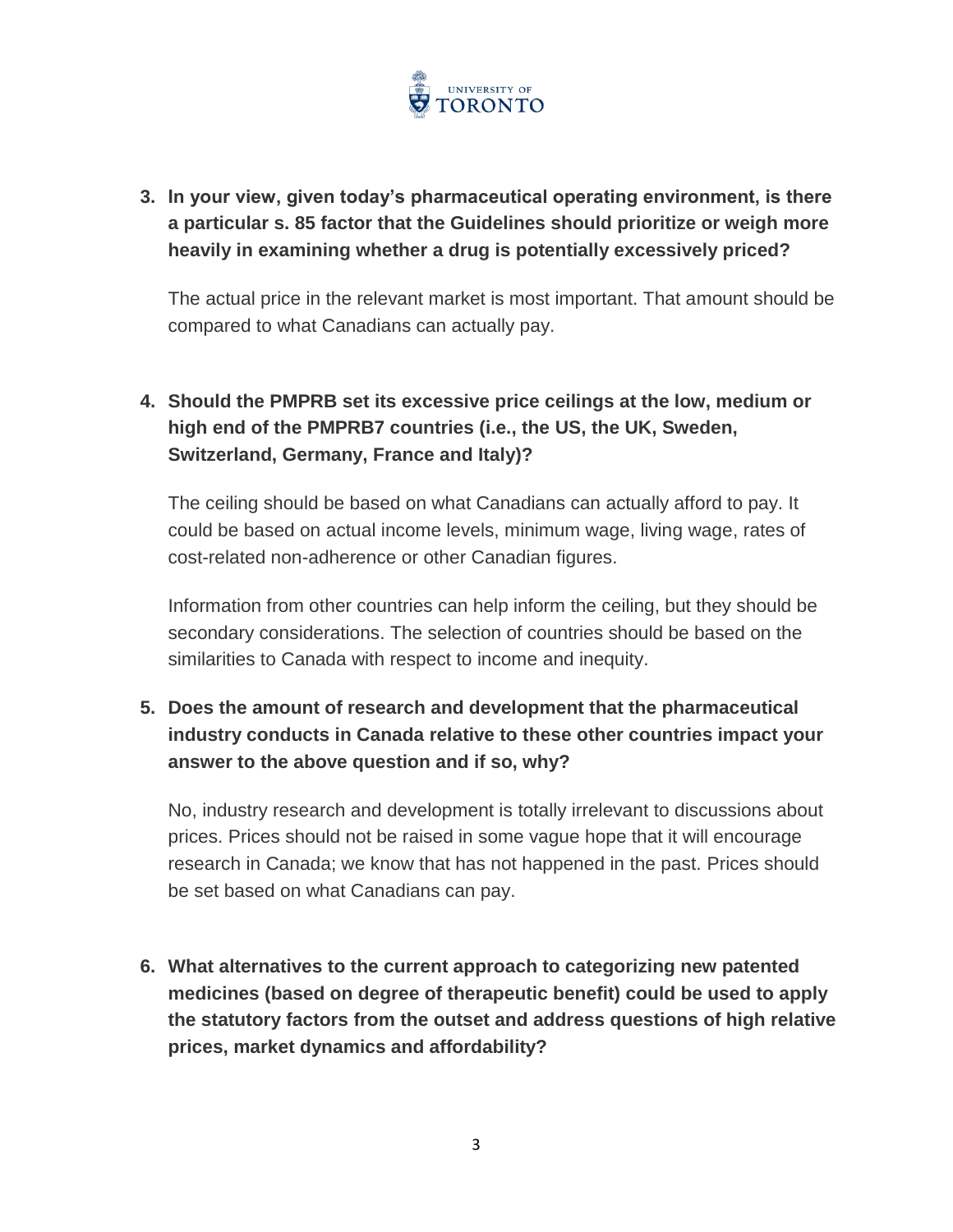

Consider whether the medicine is "essential". The World Health Organization has promulgated the concept of essential medicines since the 1970s and there is literature about how the concept has been implemented in low, medium and high income countries. Each medicine on a list of essential medicines is needed because it serves a purpose not served by the others. Essential medicines should be affordable. The price ceilings should be lower and reflect what a low income Canadian can afford (with or without government assistance including "catastrophic" drug coverage).

# **7. Should the PMPRB consider different levels of regulatory oversight for patented drugs based on indicators of risk of potential for excessive pricing?**

The level of oversight should be based on the importance of the medicine, not the likelihood of excessive pricing. Essential medicines should be subject to greater oversight.

#### **8. Should the price ceiling of a patented drug be revised with the passage of time and, if so, how often, in what circumstances and how much?**

Price ceiling should regularly be reviewed with short intervals (e.g. quarterly or every six months). Prices ceilings should increase only in exceptional circumstances; generally price ceilings should decrease over time.

## **9. Should price discrimination between provinces/territories and payer types be considered a form of excessive pricing and, if so, in what circumstances?**

Large price discrimination between jurisdictions should alert the PMPRB to potential excessive pricing since, in practice, it may well indicate that prices are excessive in at least some jurisdictions. But price discrimination does not necessarily indicate excessive pricing because, in principle, all of the prices could be reasonable.